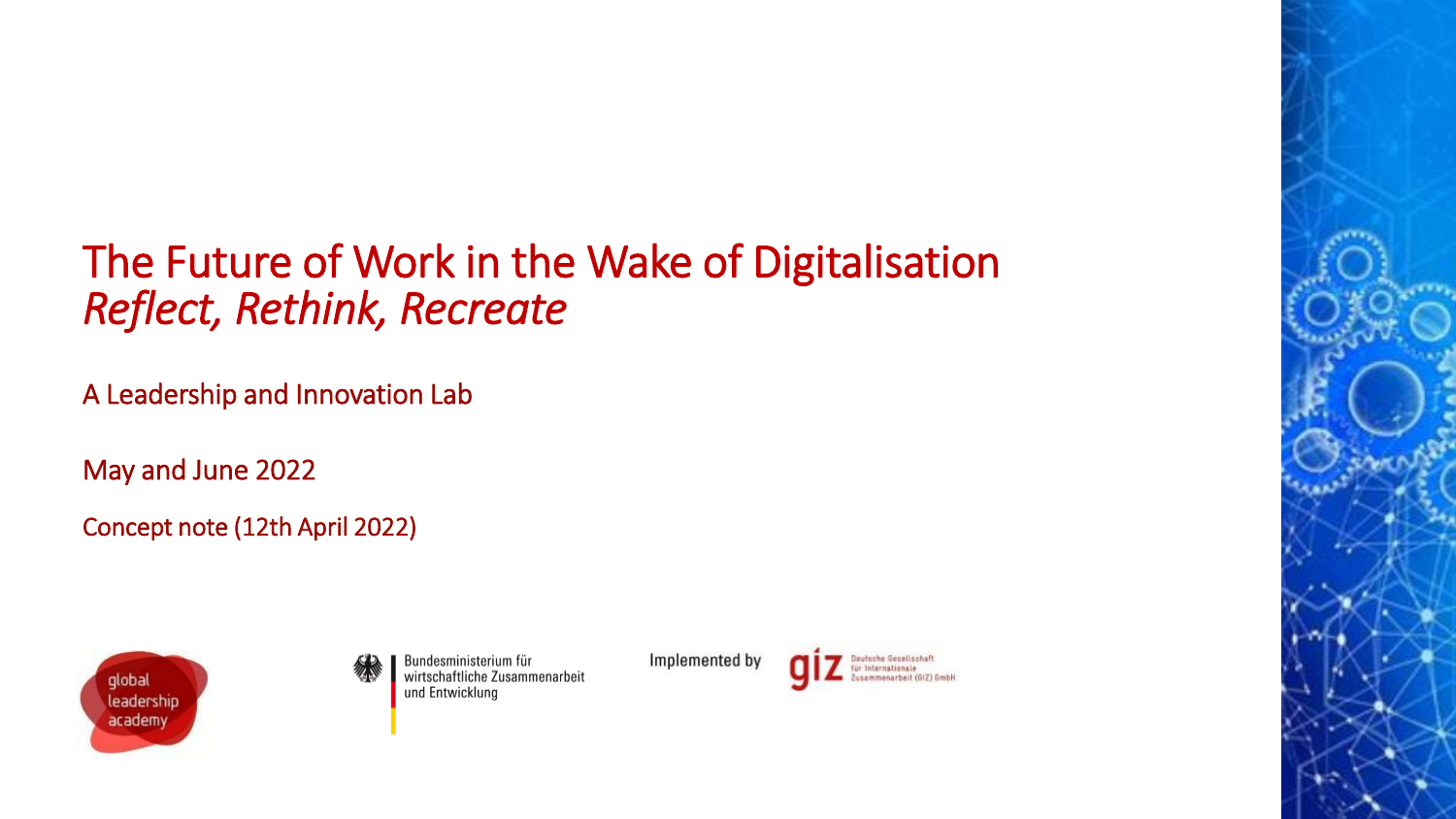## Connections: Future of Work - Policy Coherence Fund and Lab

## **Reflect**

- The selection of topics and trends on the future of (digital) work that have already been analysed by the project *Future of Work* (in the framework of the *Fund on Policy Coherence for Sustainable Development*). Scenarios and further results are collected and made available - via a web presence for the Lab Future of Work - [GLAC \(we-do-change.org\).](https://www.we-do-change.org/the-action/future-of-work)
- The Lab enables further and deeper discussion on interesting focus topics and issues based on the developed scenarios, including first-hand information and feedback from experts and practitioners in the partner countries India and Rwanda.

## **Rethink**

- Based on a dialogical approach the Lab sees beyond the pre-selected focus topics and asks: What other or new sub-topics does the future of digital work encompass (as time has passed since the start of the project and the decision for the trends to examine) ?
- The Lab broadens the perspective: Are there new focal points, legislative initiatives, partners etc. that need to be considered? Who wants and needs to become active?

### **Recreate**

• The Lab builds on these findings and discussions to go further and derive concrete recommendations and pilot activities for taking the *Future of Work* further in respect to aligned activities of the institutions participating in the Lab, enhancing impact and sustainability of initiatives.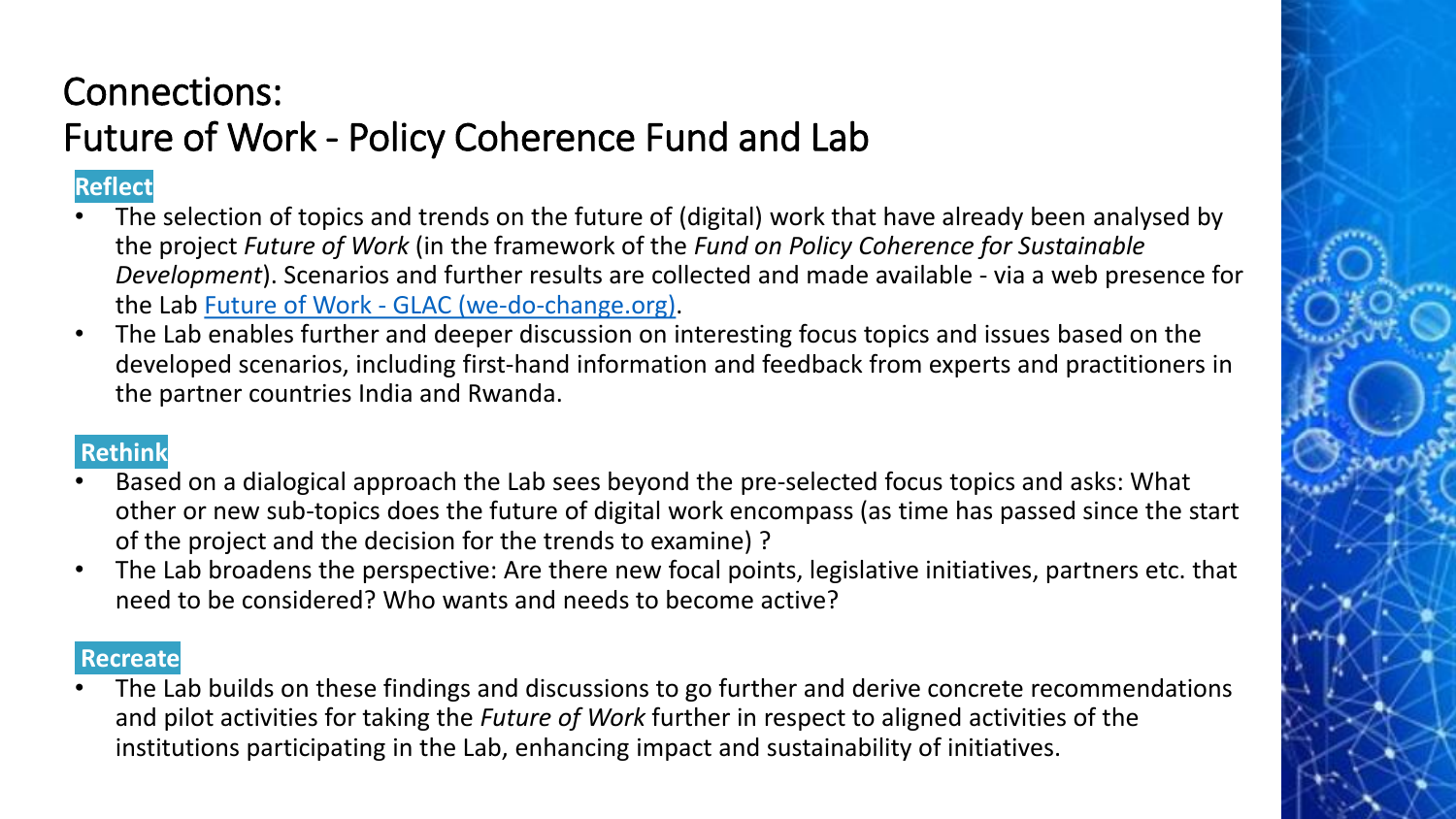## Aim: Future of Work Lab

#### **Theme**

The overall theme for the Lab is: "How can we go beyond the given framework, exploring areas that we further need to work on to understand and support the future of digital enabled work in our partner countries?"

**Specific topics of interest and focal questions are being identified by the participants themselves.**

### **Objective**

All participants are professionals working in the implementation of the 2030 Agenda especially SDG 8. In the Lab we are focusing on how to build connections and capacities among each other. Thereby breaking down silos, developing ways forward and concrete ideas for policy coherence in the field of the future of work, fostering a culture of working collaboratively in order to bring sustainable change.

### **Approach**

The Lab will use co-coaching, and small group discussions to draw out joint interests, insights and learning from practice. We will explore what we already know to do and how we can share good practice, make levers work together; and what we don't know how to do and how we can improve our practice. We will be open to each other and expert inputs from the partner countries for joint learning.

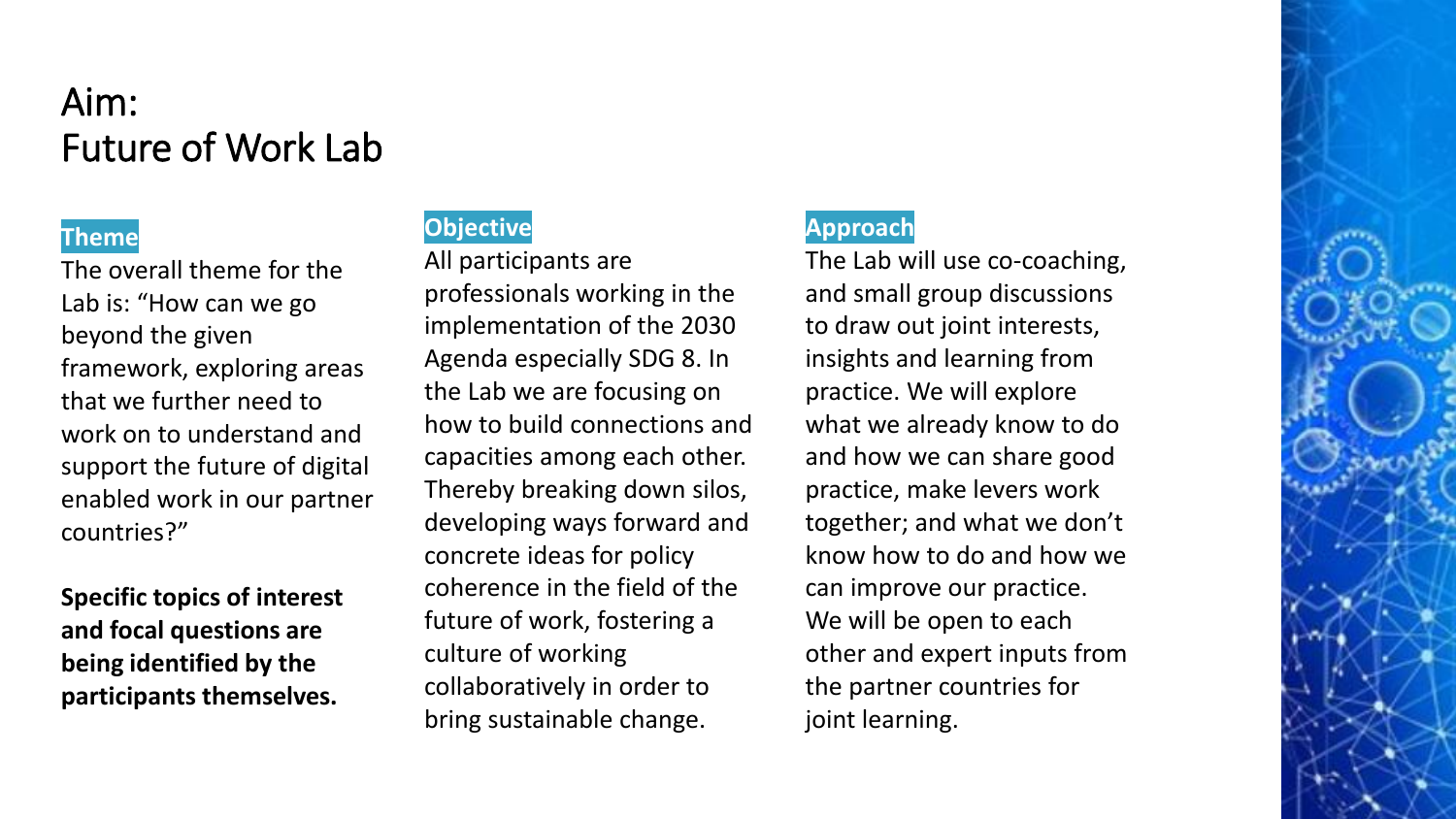## Methodological Approach I: Future of Work Lab

We will be following a social lab approach (prominently developed by the three organisations Generon, Presencing Institute, and Reos Partners over the last decades):

- **Social** the Lab brings key change agents with diverse perspectives from different stakeholder groups into a conversation around a shared challenge.
- **Experimental** they tackle challenges for which solutions do not yet exist. In an iterative approach, Lab participants bring their respective knowledge into the Lab space to learn jointly and from each other and develop possible solutions for the chosen challenge(s).
- **Action-oriented**  they are geared towards enabling change. The objective is to go beyond a change of perspectives and the development of ideas, to implement actions to solve the chosen challenge.

Building on this definition, the Global Leadership Academy has designed the Future of Work Lab and Collab Space.

Our approach is deeply rooted in a dialogical understanding of systemic change and attaches particular importance to combining leadership development and innovation practices. This enables us to address the intertwined relationship between the personal development and the initiation of systemic change in organisations, networks and societies.

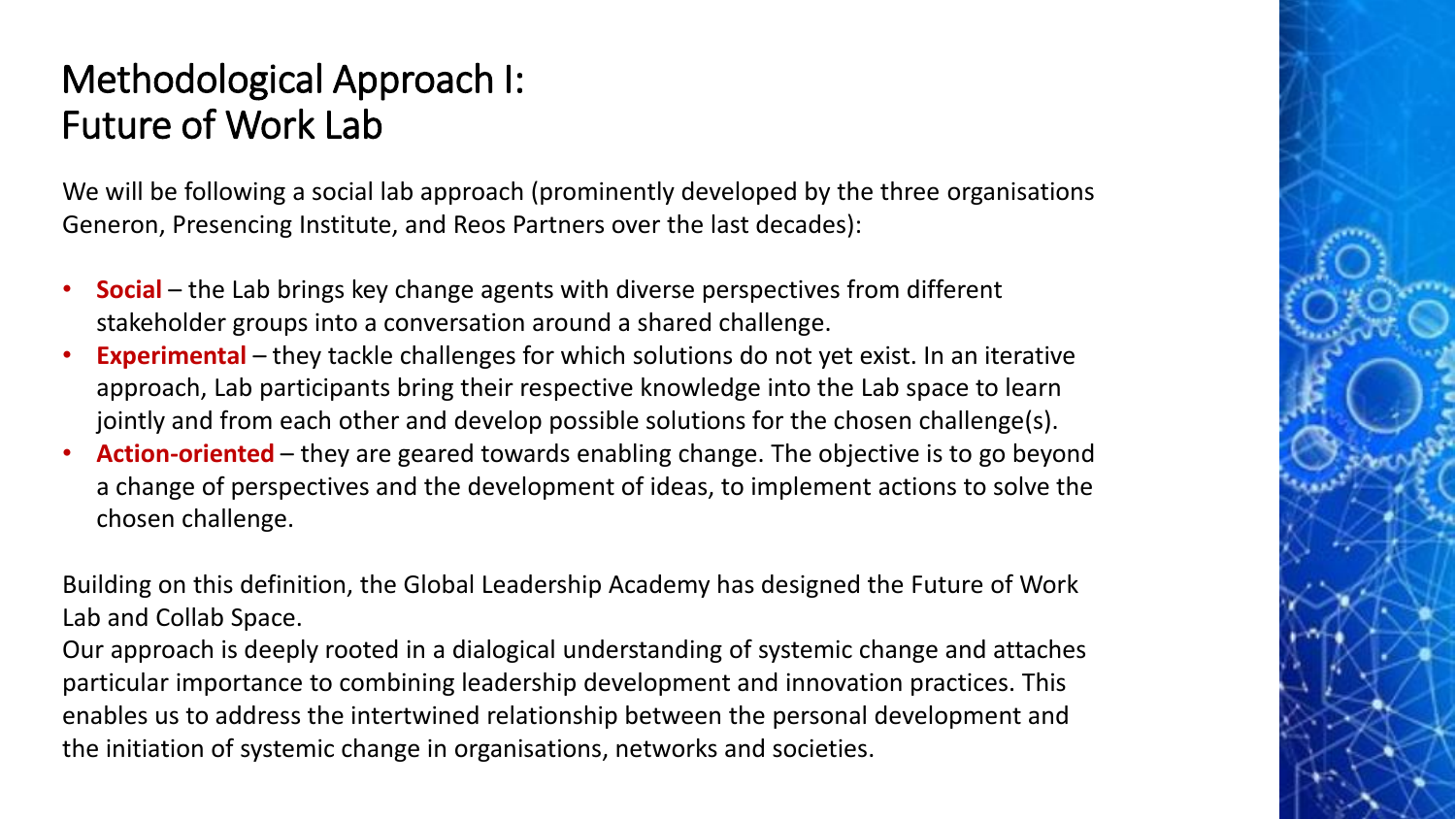## Methodological Approach II: Future of Work Lab